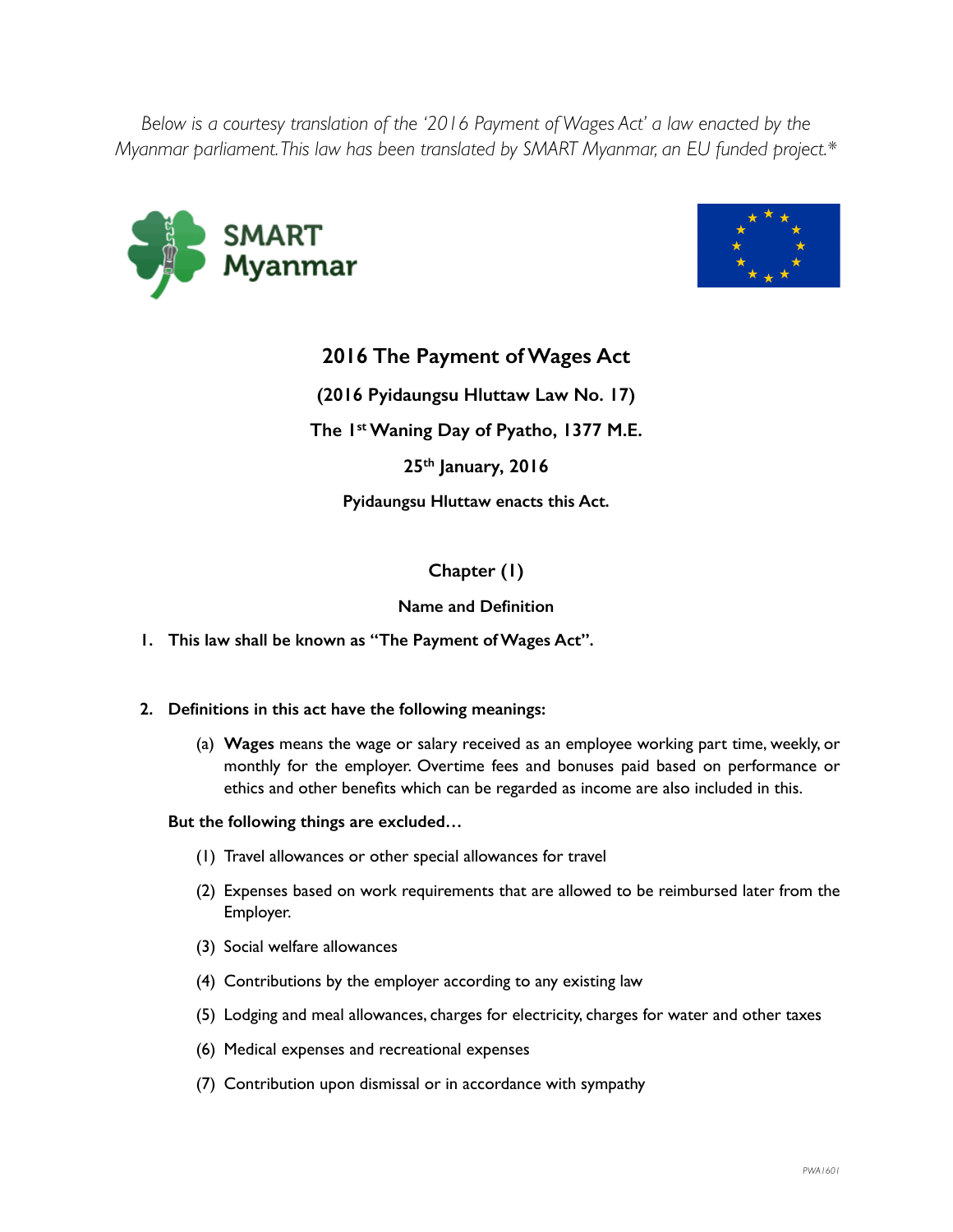- (8) Pension and reward base on service years upon their retirement
- (9) Other things set and declared by the Ministry in accordance with the approval of Union Government stated as these do not concern with wages in this Act.
- (b) **Employer** means the person who is responsible to pay upon the employment of one or more persons via verbal or written agreement to carry out his/her duty on trade, manufacturing, services, agriculture and livestock. Contractors, authorized agents incharge on behalf of an employer, heirs and authorized dealers are also included and considered as employer. But, labor leaders (the head of labor union or workplace coordination committee) are excluded.
- (c) **Employee** means the person who earns his/her living on the wages, whether from parttime work, piece-work or permanent work.

Persons in internship and scholars, clerks and office staff, labor outside the work, housemaids and drivers, security guards, cleaners, maintenance workers, chef, postman, gardeners and general workers are included.

- (d) **The Ministry** means Ministry of Labor, Employment and Social Security.
- (e) **Department** means Department of Factory and Labor Law Inspection.
- (f) **Chief of Inspector** means Director General, Department of Factory and Labor Law Inspection.
- (g) **Inspector** means any investigating officer from Department of Factory and Labor Law Inspection.

## **Chapter (2)**

#### **Methods of payment and time-frame**

#### **3. The employer must…**

- (a) Pay in local currency or foreign currency recognized by the Central Bank of Myanmar. This may be in cash, check or deposit into the bank account of Employee.
- (b) Moreover, pay can be in the means of…
	- (1) Totally in cash OR half the cash and half in things set according to the local price to those employees working in trade, manufacturing and service sectors.
	- (2) Totally in cash OR half the cash and half in things set as local price according to local traditions or common agreement to those working in agriculture and livestock sectors.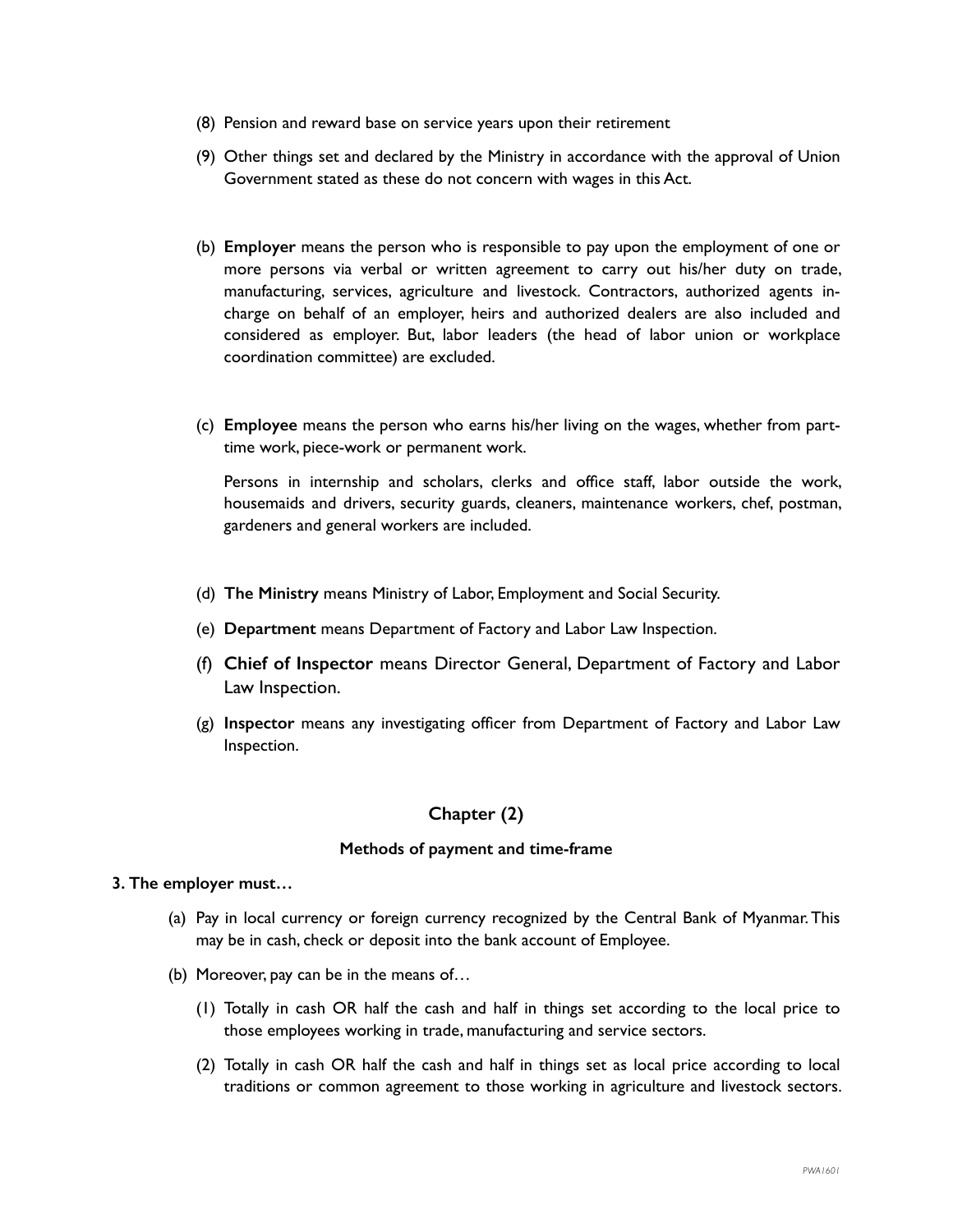But, this must be for the sake of the employees and their families. And, it also must be reasonable/fair.

(3) An employee shall receive the payment for 60 days when he/she is in Alternative Civil Service.

### **4. An employer must pay for…**

(a) Part-time, daily, weekly or other part-time job, temporary or piecework when the work is done OR at the agreed time.

(b) According to the Article (a), the time frame shall not exceed one month.

(c) Wages for the permanent work must pay per monthly basis. If so…

(1) Must pay at the end of the payment period when there are not more than 100 workers.

(2) If there are 100 workers and above, pay must not be administered later than 5 days after the end of the payment period.

(d) Upon termination, wages must be paid within 2 days from the date of termination.

(e) If a resignation letter is submitted, wages must be paid at the ending day of the payment period.

(f) If an employee dies, wages must be paid to the legally recognized heir within 2 working days after the day he/she has died.

(g) All wages must be paid during the working day.

- **5. If the owner encounters difficulty to pay the wages according to Section 4 sub-section (c) because of significant happenings, including natural disaster, the employer must report to the Department with solid evidence that wages will be paid at the mentioned day upon the workers' agreement.**
- **6. The Department shall allow the owner to pay the wages at an appropriate time after the Ministry has investigated and set the rules for that.**

## **Chapter (3)**

### **Deductions**

### **7. The Employer…**

(a) Can deduct from wages for absences except when such absence is during a public holiday or entitled leave, according to the law.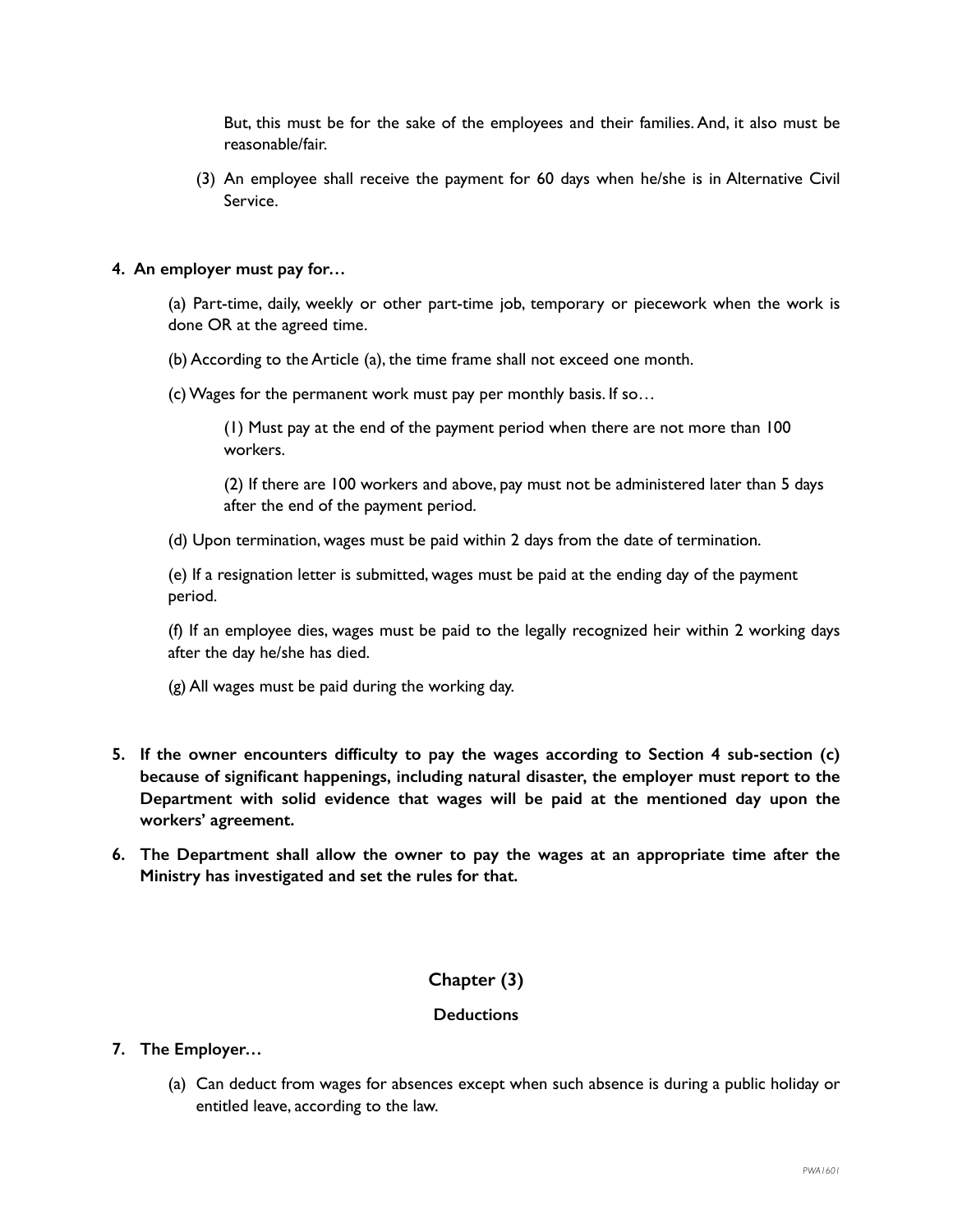- (b) Accommodation charges and transportation charges, meal allowances, charges for water and electricity, taxes and errors in payment shall be allowed for deduction.
- (c) Can deduct from pre-issued, expensed and saved (or) contributed amount according to the law upon the employee contract.
- (d) The Employer can deduct with the judgment of the Court of Arbitrator Jury Council.
- **8. The Employer cannot deduct except the deduction in accordance with Section 7 and Section 11.**
- **9. The total amount of other deductions, except when the employee fails to perform their duties, shall not be more than 50% of the employee's wages.**

#### **10. The Employer must…**

(a) According to Section 11 of this Act, get permission from the Department concerning "why" and "how" prior to making deductions from wages.

(b) Permissions stated in sub-section (a) shall be publicly posted.

(c) Fines must not exceed the value of damage caused by the action or cost of performance failure of the employee.

(d) According to Section 4 of this Act, when making a specific deduction…

(1) Do not deduct without allowing an appeal from the Employee.

- (2) Do not deduct more than 5% of the monthly wages.
- (e) No deduction is allowed from a worker under 16 years old.
- (f) The timeframe for deductions shall be set upon an agreement from both sides.

(g) Deductions shall be carried out within the limited timeframe upon the agreement of the Township Arbitration Council set in accordance with Law.

(h) Every deduction must be well documented.

(i) You must submit a monthly report to the Department concerning deductions.

(j) Fines deducted according to Section 11 sub-section (b) must be used for the social welfare of the employees upon discussion with a registered labor organization.

#### **11. Employers shall fine for the following actions or performance failure by the employees…**

(a) Direct damage which is either intentional or due to negligence or due to the failure of the employee concerned with company property to take proper care.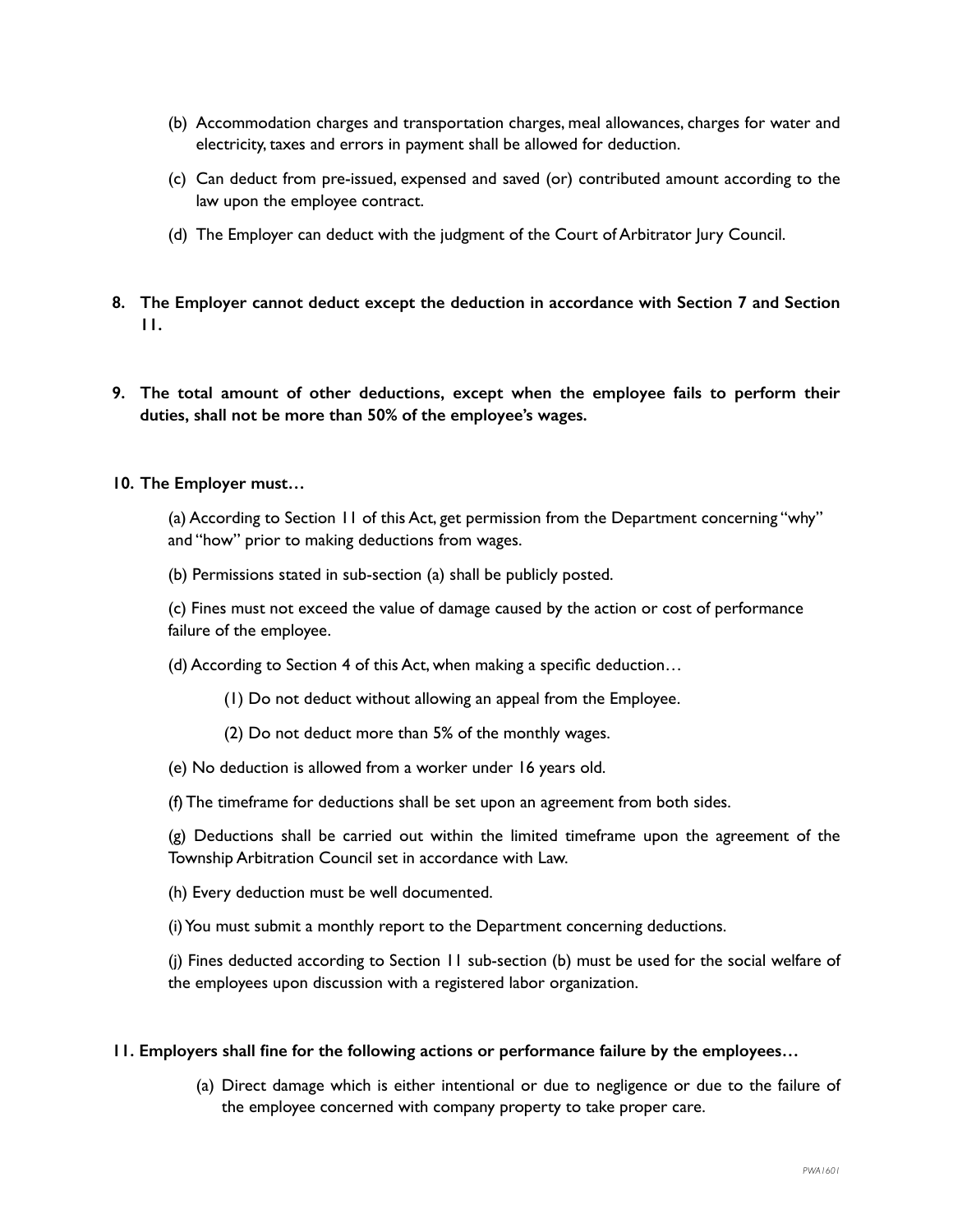(b) A breach of the employment contract or breech of any rules for which a fine had been previously set.

### **12. If a worker…**

(a) Encounters any one of the following situations, he/she shall ask directly or via a registered Labor Organization or by the in-house Workplace Coordination Committee to the Employer:

(1) Any unreasonable deduction from wages

(2) Payment which is not made by the due date.

(b) If the Employer takes no action, although asked in accordance with Section 12 Sub-Section (a), the Employee can present this to the Inspector within 6 month from the date of the deduction or from the date of the failure to render payment.

**13. (a) The Inspector shall issue a decree after reviewing the case presented in accordance with Section 12 Sub-Section (b).** 

(b) Not only the Employee, but also the Employer, has 30 days to appeal to the Chief of Inspector if they are not satisfied with the order.

(c) The Chief of Inspector shall decree after reviewing the appeal applied in accordance with Sub-Section (b).

(d) The Chief of Inspector's decision will be the final decision.

## **Chapter (4)**

#### **Overtime Wages**

**14. If an Employee carries out overtime work, he/she must be allowed the presiding overtime rate as set by the Law.** 

## **Chapter (5)**

### **Duties and Responsibilities of Inspector and Chief of Inspector**

**15. In order to supervise or investigate the implementation of the Terms stated in this Act, the Ministry can appoint Inspectors as needed.** 

#### **16. A Chief of Inspector**

- (a) Can appoint the Inspector depending upon the respective territory.
- (b) Can delegate/instruct the Inspector to sue an accused Employer at the relevant court of law.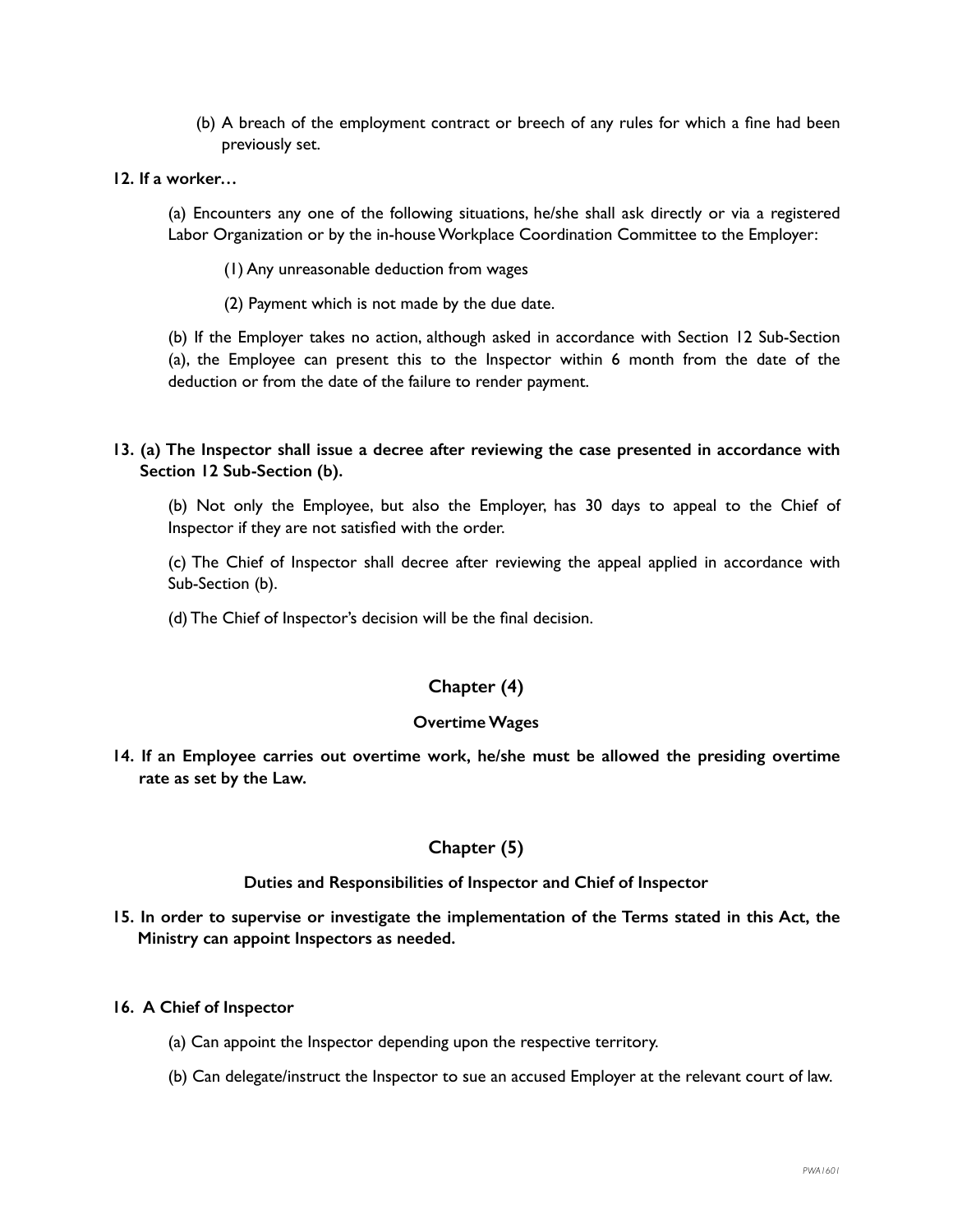#### **17. An Inspector**

(a) Must perform his/her duty completely as Chief of Inspector appointed.

(b) Has to report to the Chief of Inspector in accordance with the presiding norms.

#### **18. The Inspector and Chief of Inspector has the right to carry out the following actions.**

(a) Can inspect the workplace included in this Act at any time upon showing their government ID. If it is a nighttime inspection, then 2 witnesses must accompany.

(b) During the inspection, according to Section 18 sub-section (a), may check/inspect the payroll documents, deduction records, and other evidentiary documents of the related/involved persons.

(c) May copy or keep the original payroll records and other documents related to payroll as evidence, provided this is done with a search warrant and 2 witnesses.

## **Chapter (6)**

### **Lawsuit**

**19.** (a) An Inspector shall sue any person not in accordance with this Act, for breach of any term of this Law, at the respective court under the permission of the Chief of Inspectors.

(b) A lawsuit in accordance with the Section 19 Sub-Section (a) shall not affect the right to claim by civil suit.

(c) Without presenting to an Inspector according to Section 12 sub-section (b), a worker can claim in accordance with civil law.

## **20. The Court can decree that payment can be suspended or exempt in the following circumstances.**

(a) Emergency cases including natural disaster.

(b) In cases of bankruptcy of the Employer.

(c) In cases where the employee is absent to accept payment either by himself/herself or by his/ her agent.

**21. The following circumstances are not included in the lawsuit concerned with deductions or any other claims.** 

(a) The claim to the Inspector is in ongoing process.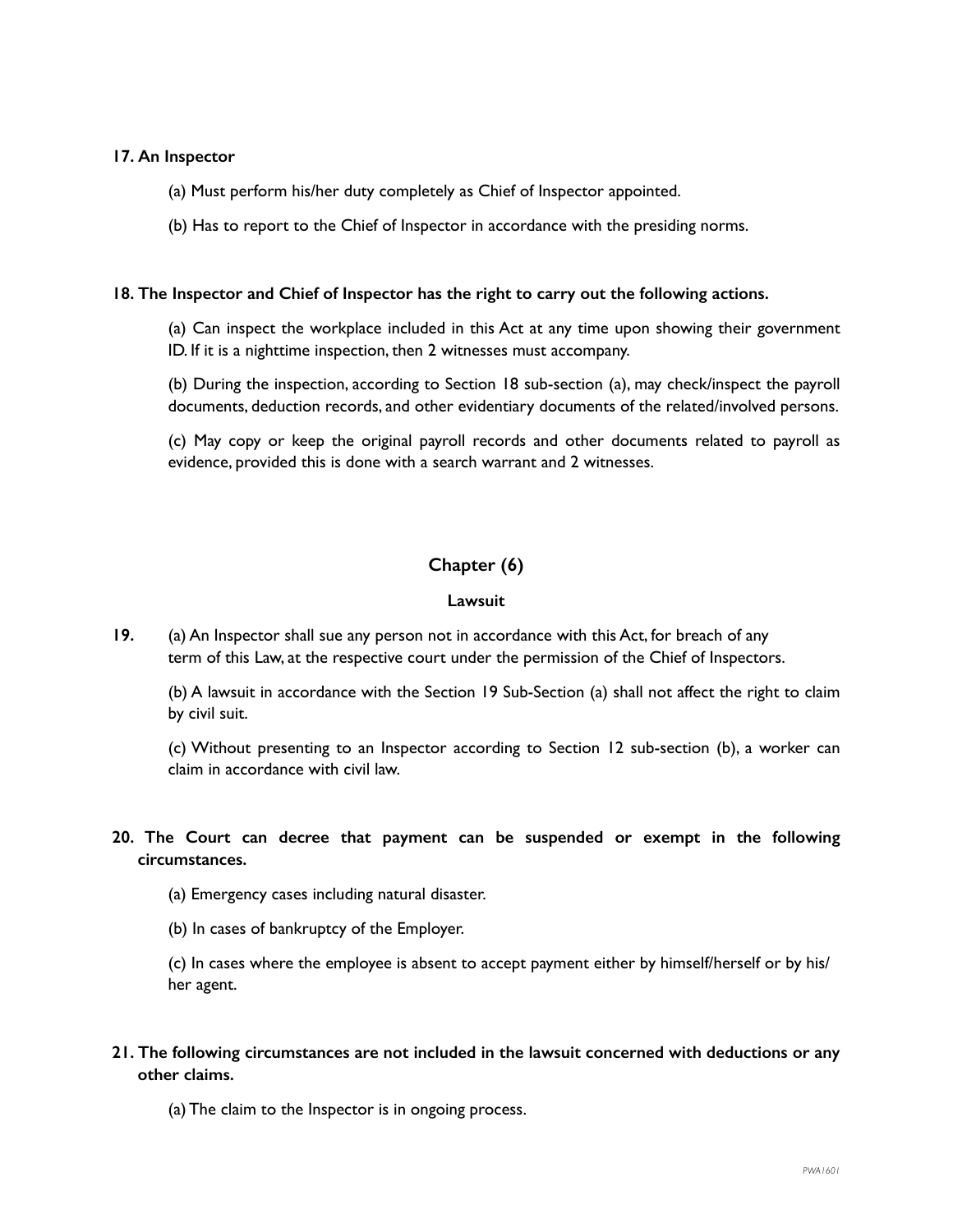(b) Already directed to pay for the claim.

(c) Already confirmed as no need to pay.

## **Chapter (7)**

### **Prohibitions**

- **22. All Employers are not allowed to breach any terms stated in Sections 4,5,8,9 and 11.**
- **23. No person is allowed to breach any Bylaws, Notifications and Orders declared in accordance with this Act.**

## **Chapter (8)**

## **Offenses and Penalties**

- **24. Upon conviction, a jail sentence of not more than 3 months (***or***) a fine of at least 2 Million Kyats (***or***) both may be administered to the respective/convicted Employer. Moreover, forfeited wages must be paid to the respective Employee.**
- **25. If an Employer again commits and is convicted of the same offense, there must be a jail sentence up to 6 months (or) a fine of at least 5 Million Kyats (or) both. Moreover, the forfeited wages must be paid to the respective Employee.**
- **26. Upon conviction, the fine must be minimum 100,000 Kyats to maximum 500,000 Kyats to anyone who breaches any prohibition stated in Section 23.**
- **27. Upon conviction, the decree must be the sentence in jail of not more than 3 months (or) fine of not more than 500,000 Kyat (or) both of that for his/her detriment.**

### **Chapter (9)**

### **General**

**28. Any agreement or contract which is incommensurate with the terms stated in this Act shall be considered null and void.**